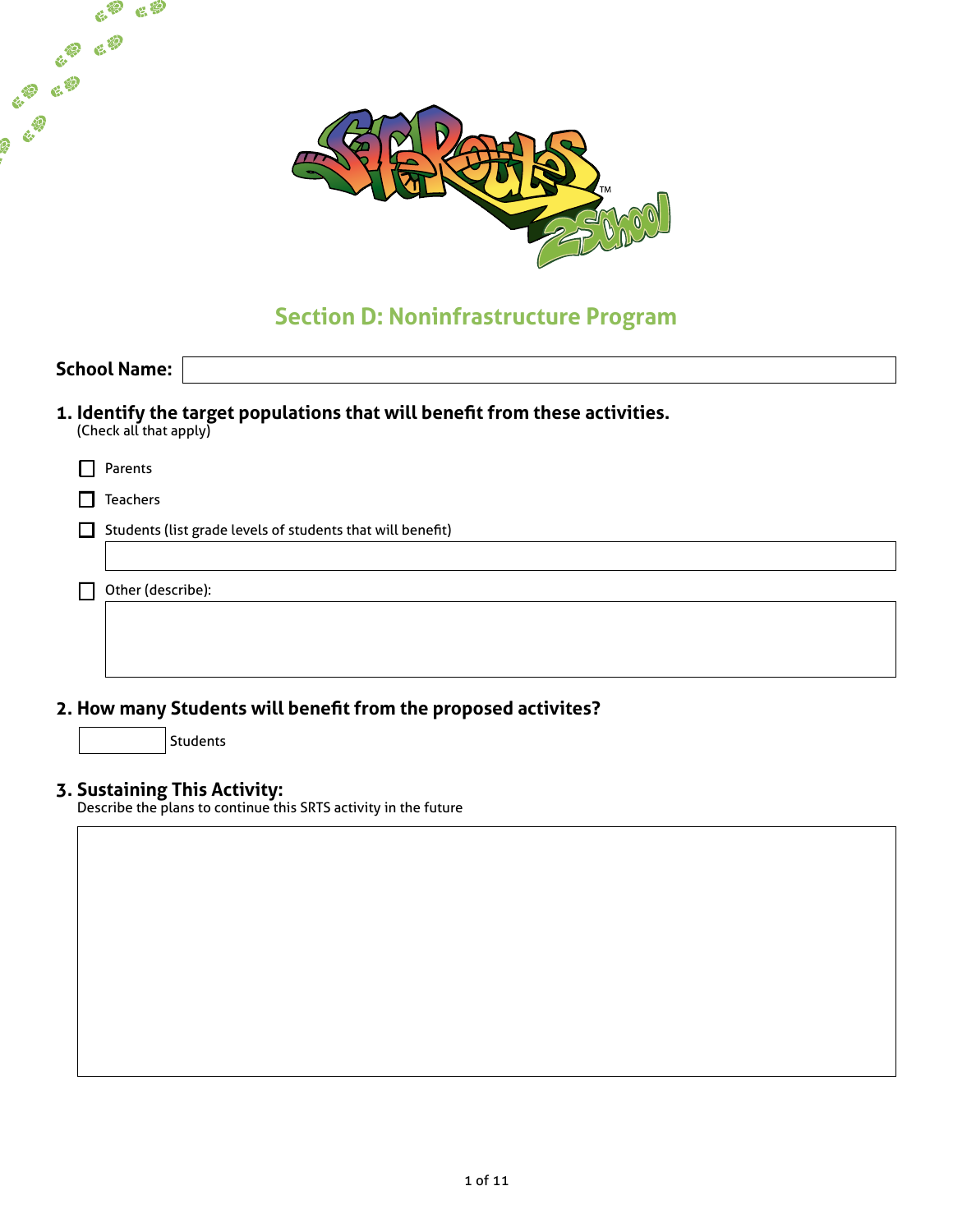

# **Education (list in order of Action Plan priority)**

## **Education Priority #1:**

#### **1. Activity Description**

Describe proposed activity, locations, and other pertinent information

#### **2. Activity Rationale/Need:**

Identify results from parent and student surveys, walking/biking audit data or crash data that verifies the need

#### **3. Outcomes**

Describe the expected outcome(s) for the proposed activity

#### **Activity Schedule**

Provide target start and end dates for the proposed activity

Target Start Date: Target End Date:

### **Sequencing**

Can this be implemented prior to the installation of infrastructure?

 $\Box$  Yes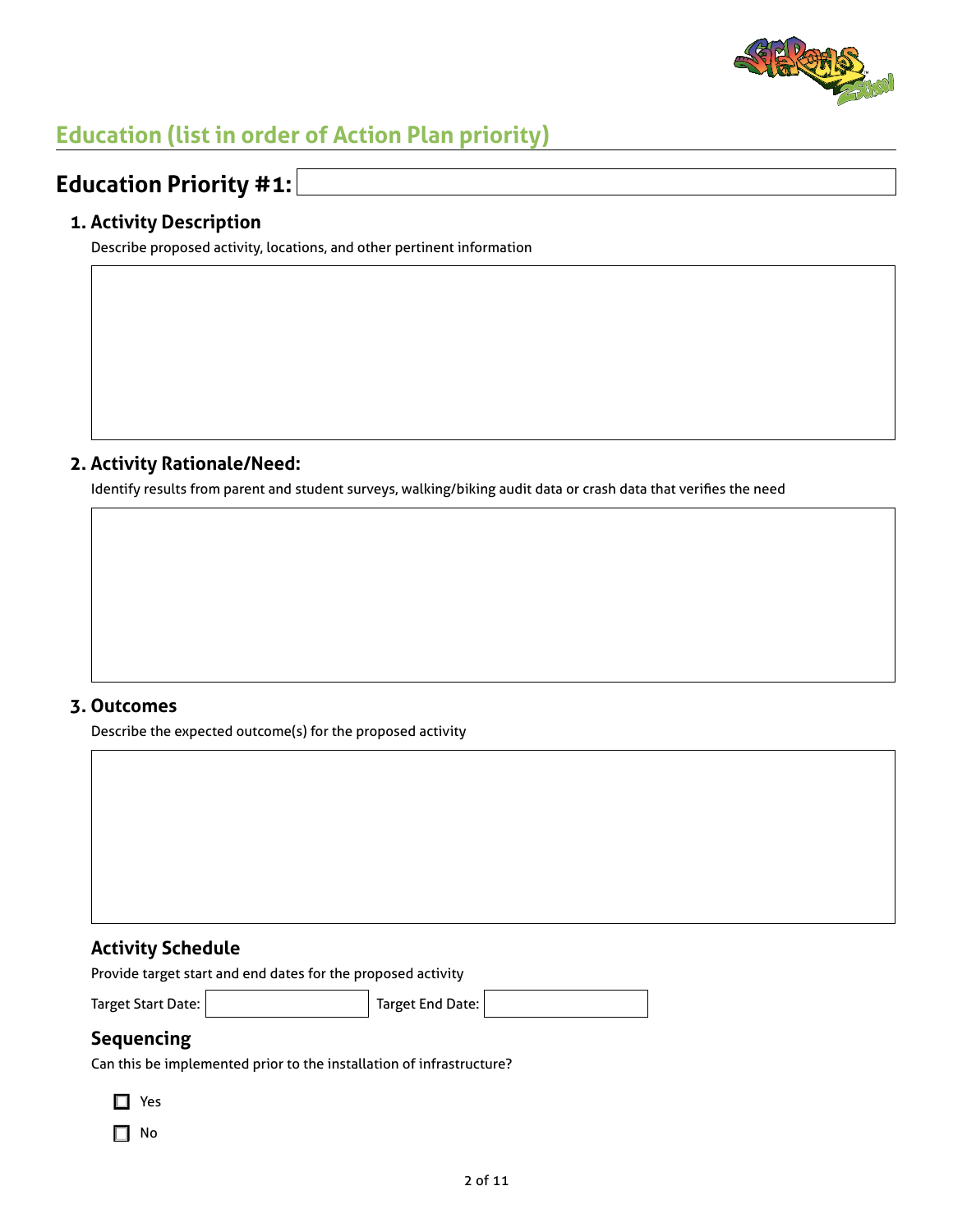

## **Education Priority #2:**

#### **1. Activity Description**

Describe proposed activity, locations, and other pertinent information

#### **2. Activity Rationale/Need:**

Identify results from parent and student surveys, walking/biking audit data or crash data that verifies the need

#### **3. Outcomes**

Describe the expected outcome(s) for the proposed activity

#### **Activity Schedule**

Provide target start and end dates for the proposed activity

Target Start Date: Target End Date:

## **Sequencing**

Can this be implemented prior to the installation of infrastructure?

| ×<br>×<br>۰,<br>× |
|-------------------|
|                   |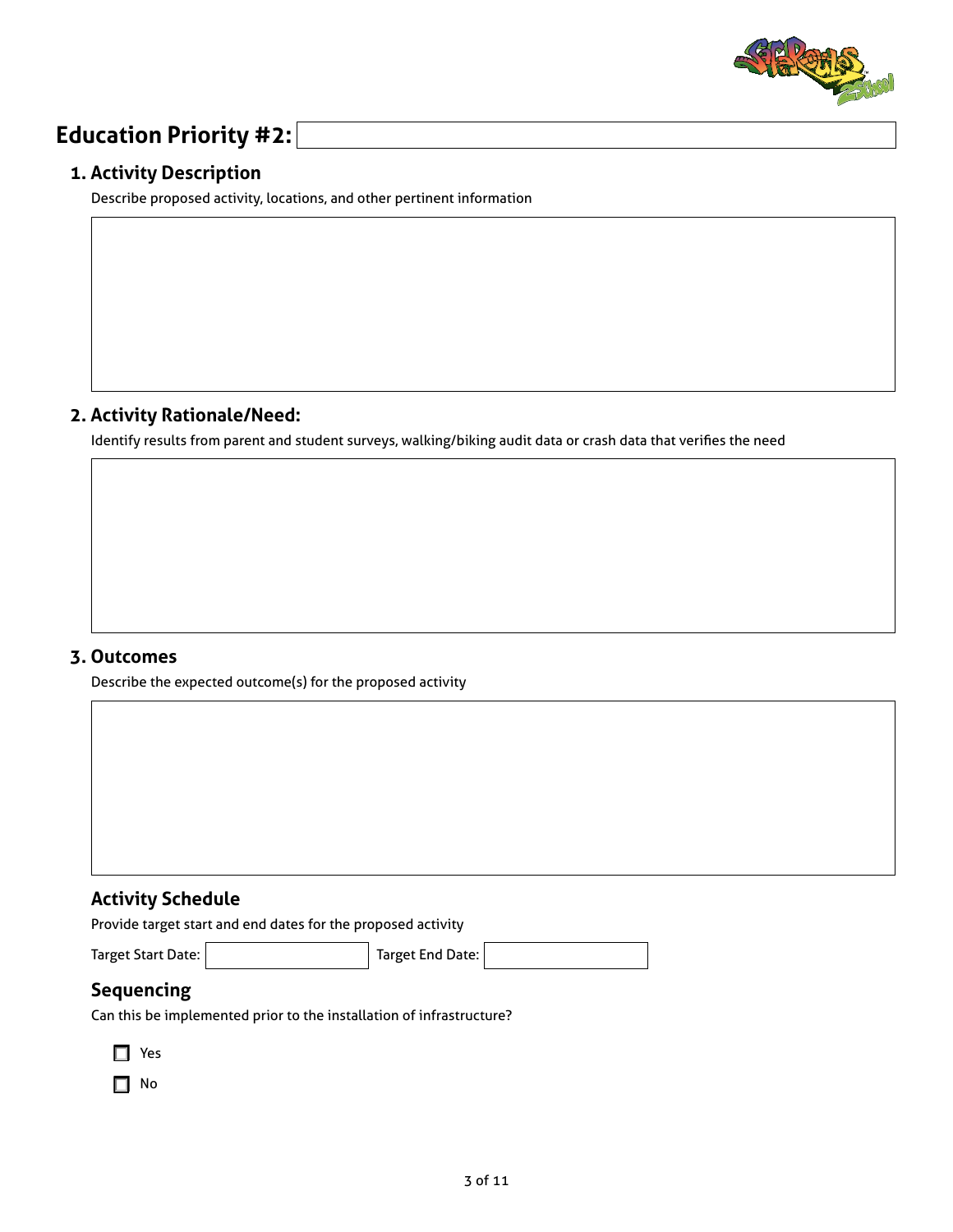

## **Education Priority #3:**

#### **1. Activity Description**

Describe proposed activity, locations, and other pertinent information

#### **2. Activity Rationale/Need:**

Identify results from parent and student surveys, walking/biking audit data or crash data that verifies the need

#### **3. Outcomes**

Describe the expected outcome(s) for the proposed activity

#### **Activity Schedule**

Provide target start and end dates for the proposed activity

Target Start Date: Target End Date:

## **Sequencing**

Can this be implemented prior to the installation of infrastructure?

- $\Box$  Yes
- $\Box$  No

\* See additional form for additional priorities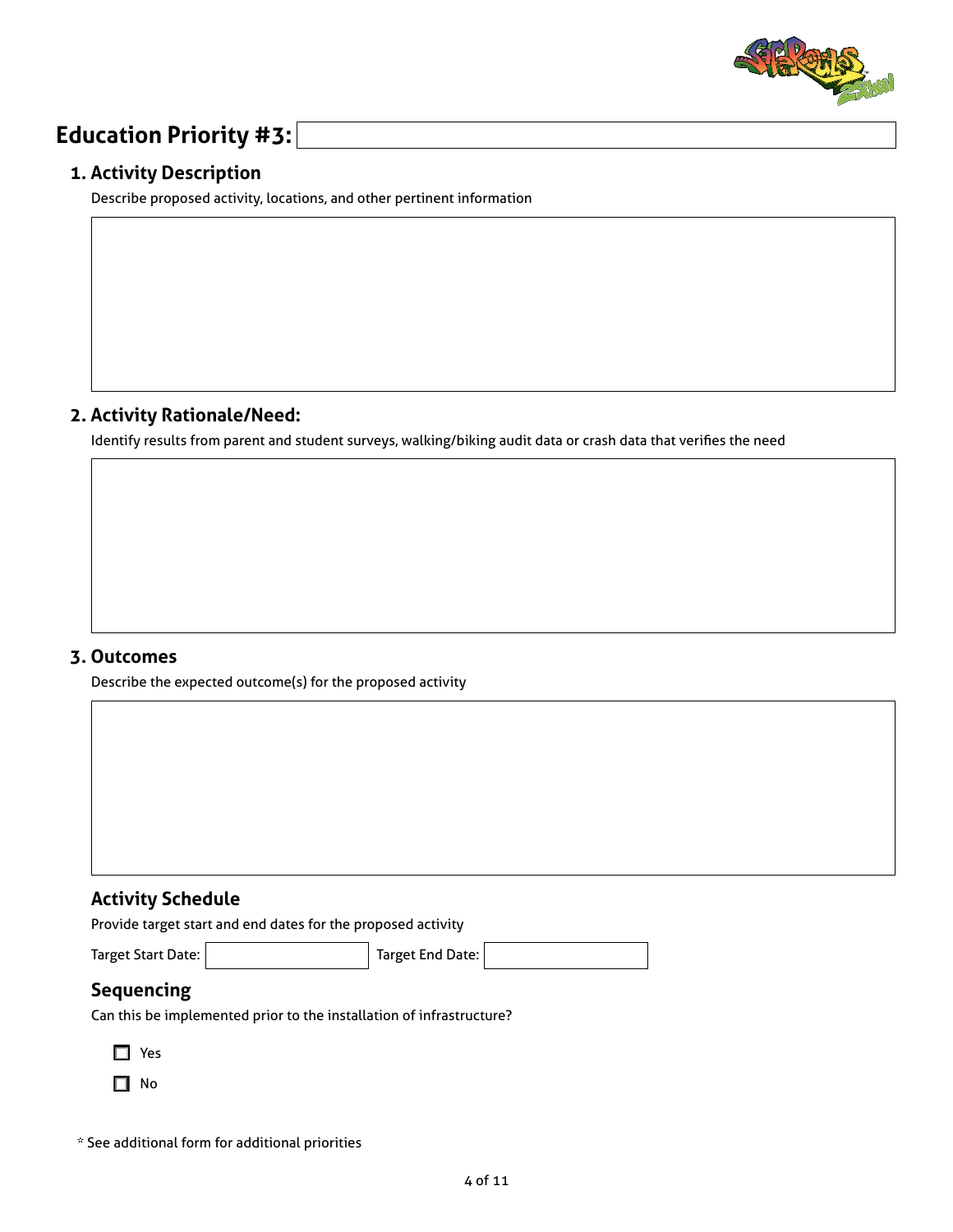

# **Encouragement (list in order of Action Plan priority)**

# **Encouragement Priority #1:**

#### **1. Activity Description**

Describe proposed activity, locations, and other pertinent information

#### **2. Activity Rationale/Need:**

Identify results from parent and student surveys, walking/biking audit data or crash data that verifies the need

#### **3. Outcomes**

Describe the expected outcome(s) for the proposed activity

#### **Activity Schedule**

Provide target start and end dates for the proposed activity

Target Start Date: Target End Date:

#### **Sequencing**

Can this be implemented prior to the installation of infrastructure?

 $\Box$  Yes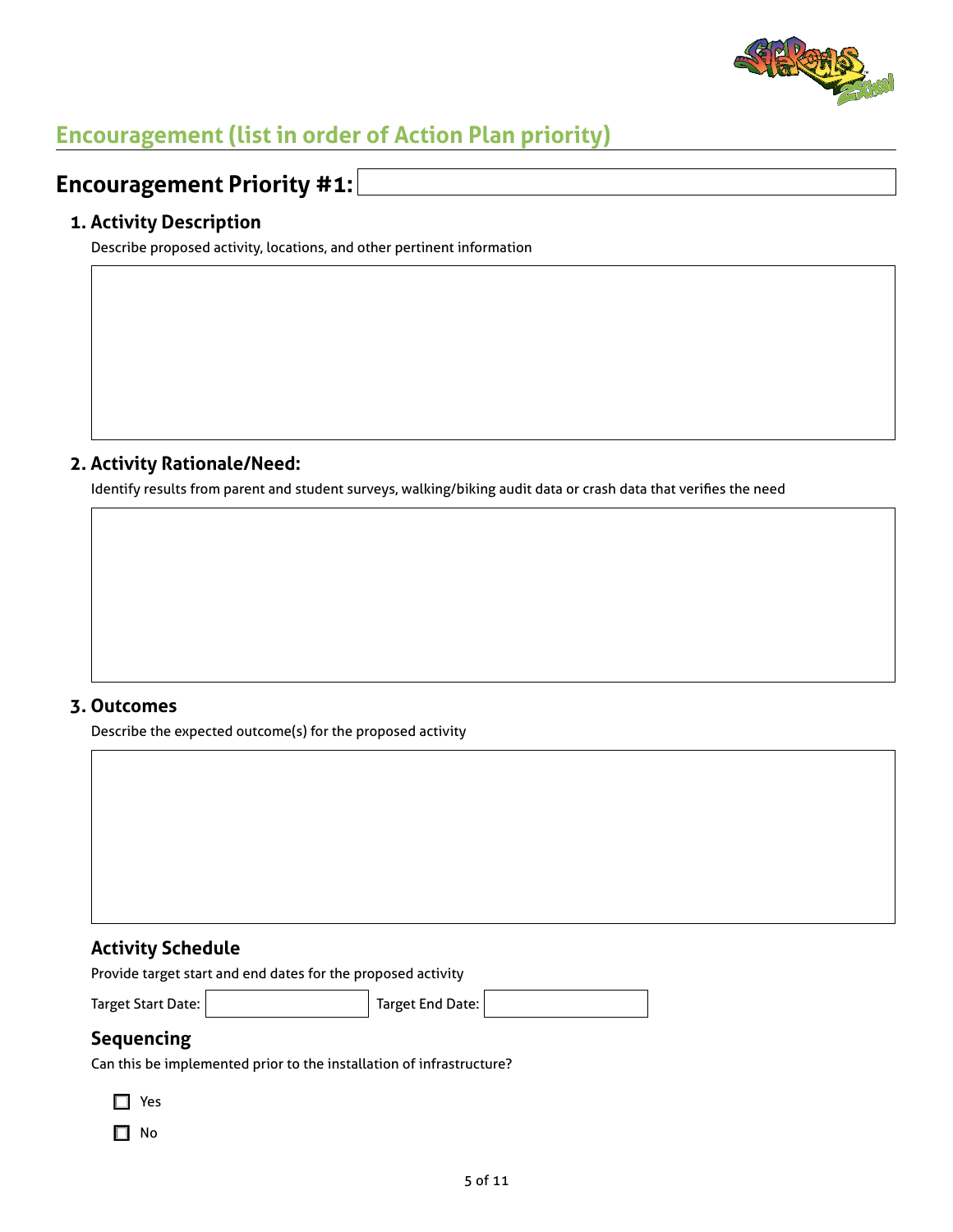

## **Encouragement Priority #2:**

#### **1. Activity Description**

Describe proposed activity, locations, and other pertinent information

#### **2. Activity Rationale/Need:**

Identify results from parent and student surveys, walking/biking audit data or crash data that verifies the need

#### **3. Outcomes**

Describe the expected outcome(s) for the proposed activity

#### **Activity Schedule**

Provide target start and end dates for the proposed activity

Target Start Date: Target End Date:

#### **Sequencing**

Can this be implemented prior to the installation of infrastructure?

- $\Box$  Yes
- $\Box$  No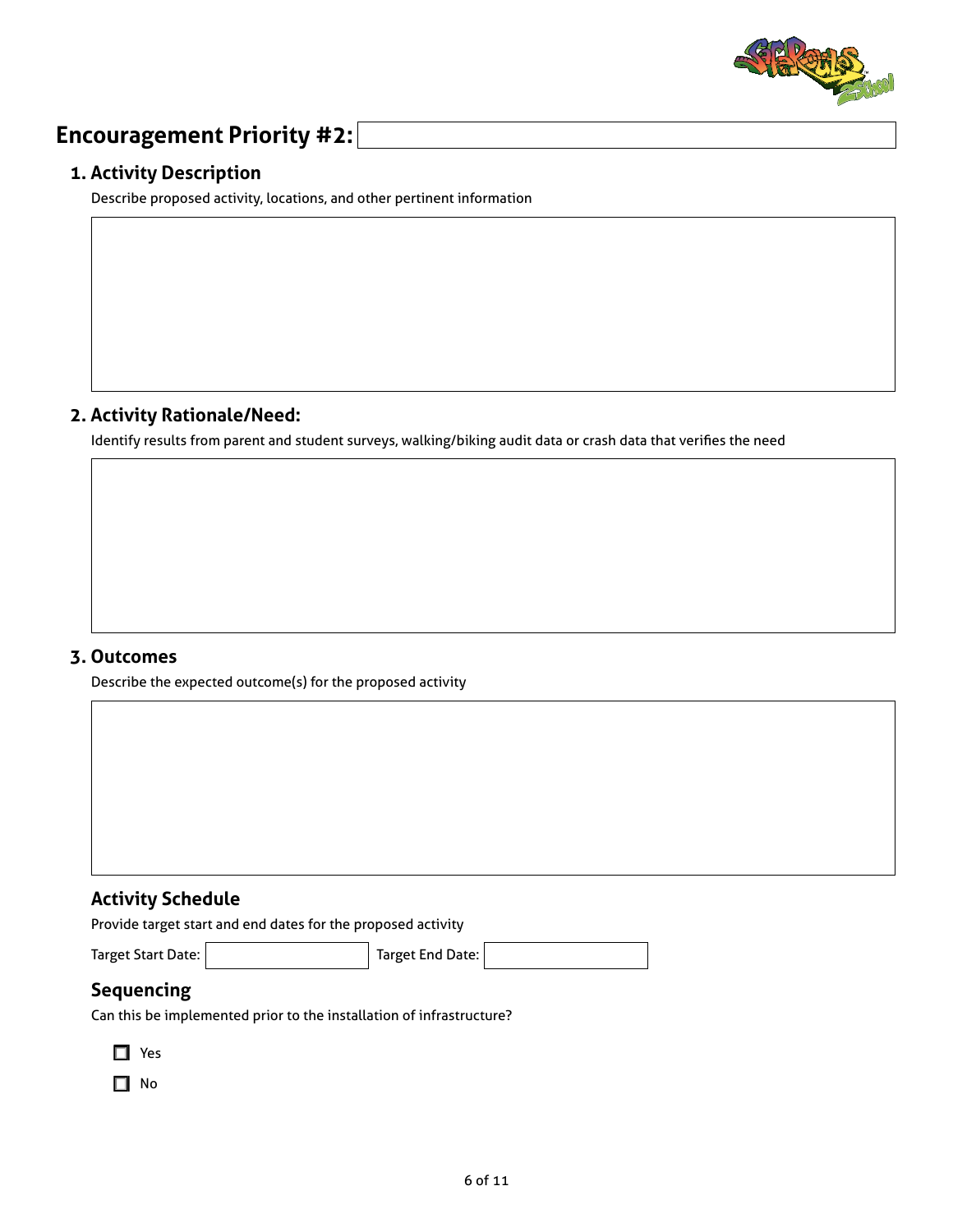

## **Encouragement Priority #3:**

#### **1. Activity Description**

Describe proposed activity, locations, and other pertinent information

#### **2. Activity Rationale/Need:**

Identify results from parent and student surveys, walking/biking audit data or crash data that verifies the need

#### **3. Outcomes**

Describe the expected outcome(s) for the proposed activity

#### **Activity Schedule**

Provide target start and end dates for the proposed activity

Target Start Date: Target End Date:

#### **Sequencing**

Can this be implemented prior to the installation of infrastructure?

| ×<br>×<br>۰,<br>× |
|-------------------|
|-------------------|

 $\Box$  No

\* See additional form for additional priorities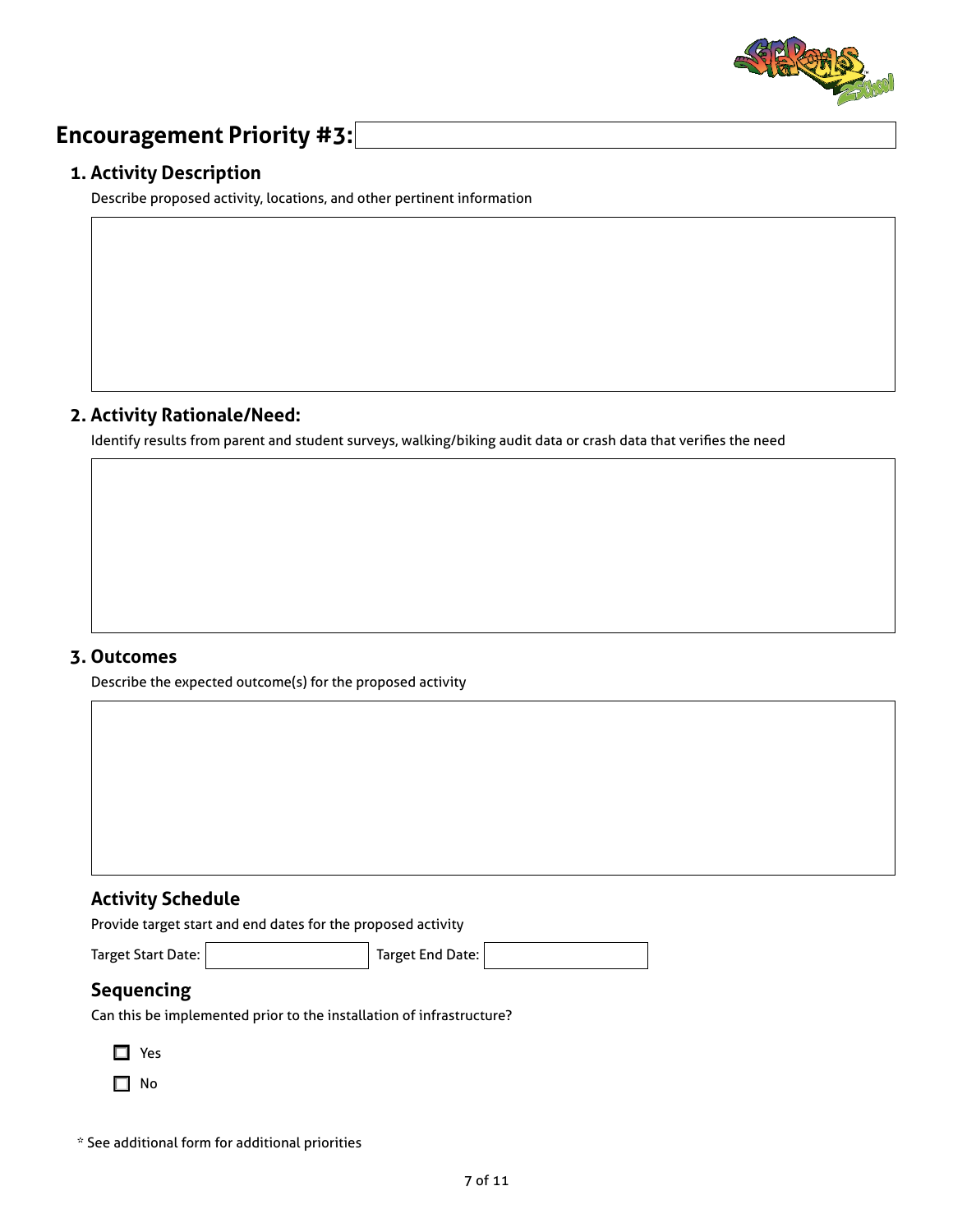

# **Enforcement (list in order of Action Plan priority)**

## **Enforcement Priority #1:**

#### **1. Activity Description**

Describe proposed activity, locations, and other pertinent information

#### **2. Activity Rationale/Need:**

Identify results from parent and student surveys, walking/biking audit data or crash data that verifies the need

#### **3. Outcomes**

Describe the expected outcome(s) for the proposed activity

#### **Activity Schedule**

Provide target start and end dates for the proposed activity

Target Start Date: Target End Date:

### **Sequencing**

Can this be implemented prior to the installation of infrastructure?

 $\Box$  Yes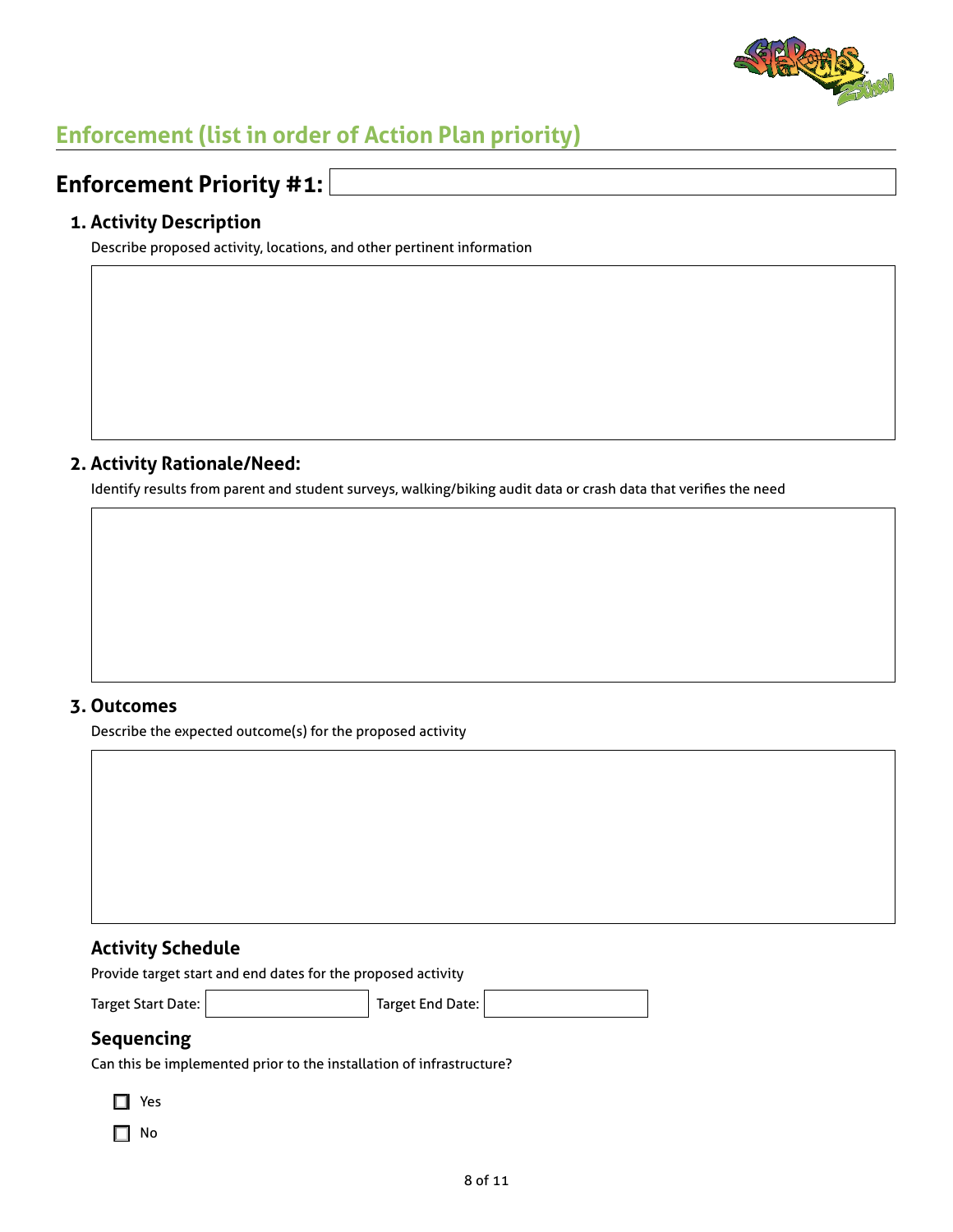

## **Enforcement Priority #2:**

#### **1. Activity Description**

Describe proposed activity, locations, and other pertinent information

#### **2. Activity Rationale/Need:**

Identify results from parent and student surveys, walking/biking audit data or crash data that verifies the need

#### **3. Outcomes**

Describe the expected outcome(s) for the proposed activity

#### **Activity Schedule**

Provide target start and end dates for the proposed activity

Target Start Date: Target End Date:

## **Sequencing**

Can this be implemented prior to the installation of infrastructure?

| ×<br>×<br>۰,<br>M.<br>v |
|-------------------------|
|-------------------------|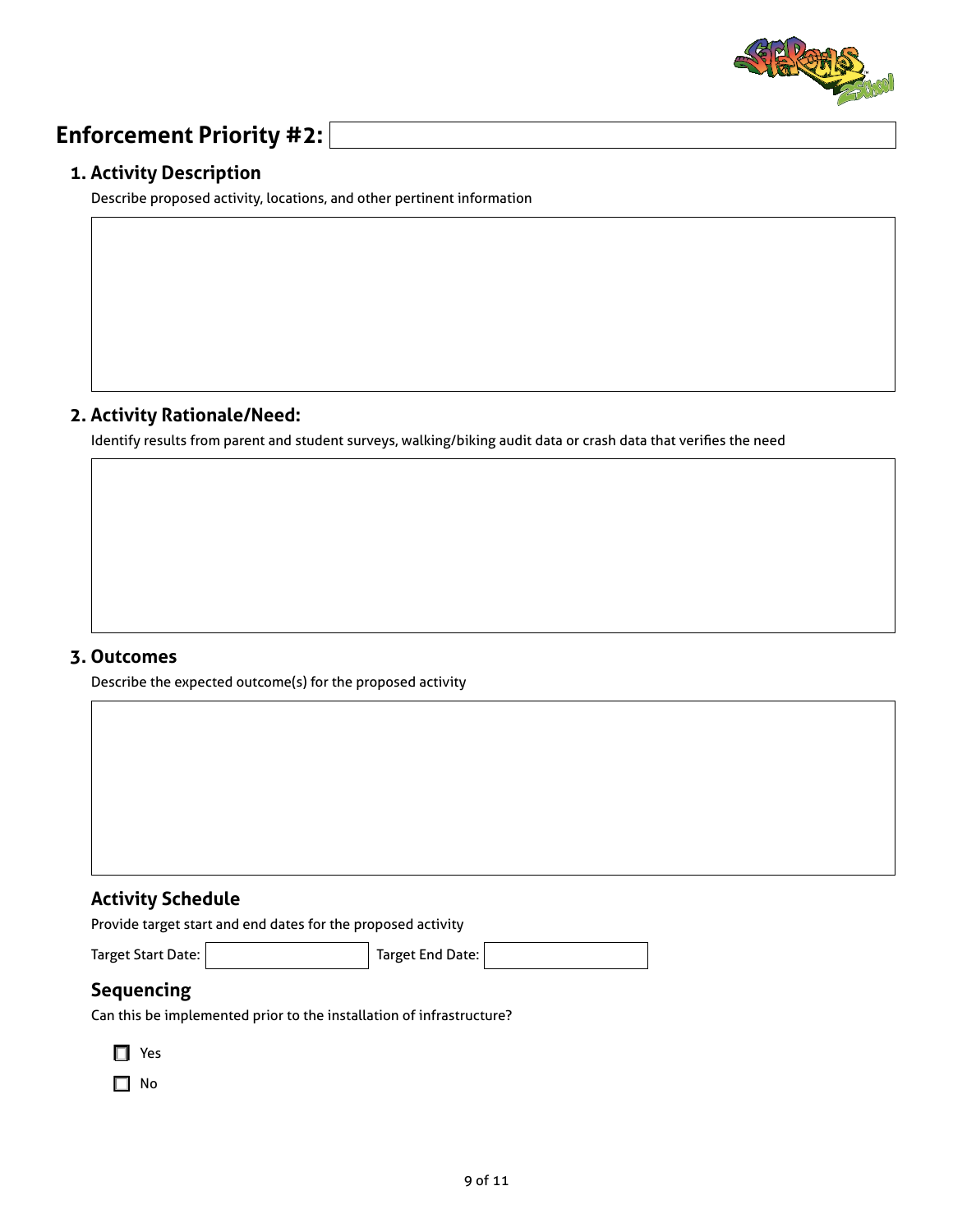

## **Enforcement Priority #3:**

#### **1. Activity Description**

Describe proposed activity, locations, and other pertinent information

#### **2. Activity Rationale/Need:**

Identify results from parent and student surveys, walking/biking audit data or crash data that verifies the need

#### **3. Outcomes**

Describe the expected outcome(s) for the proposed activity

#### **Activity Schedule**

Provide target start and end dates for the proposed activity

Target Start Date: Target End Date:

## **Sequencing**

Can this be implemented prior to the installation of infrastructure?

| ×.<br>×<br>v<br>M.<br>۰, |
|--------------------------|
|--------------------------|

 $\Box$  No

\* See additional form for additional priorities